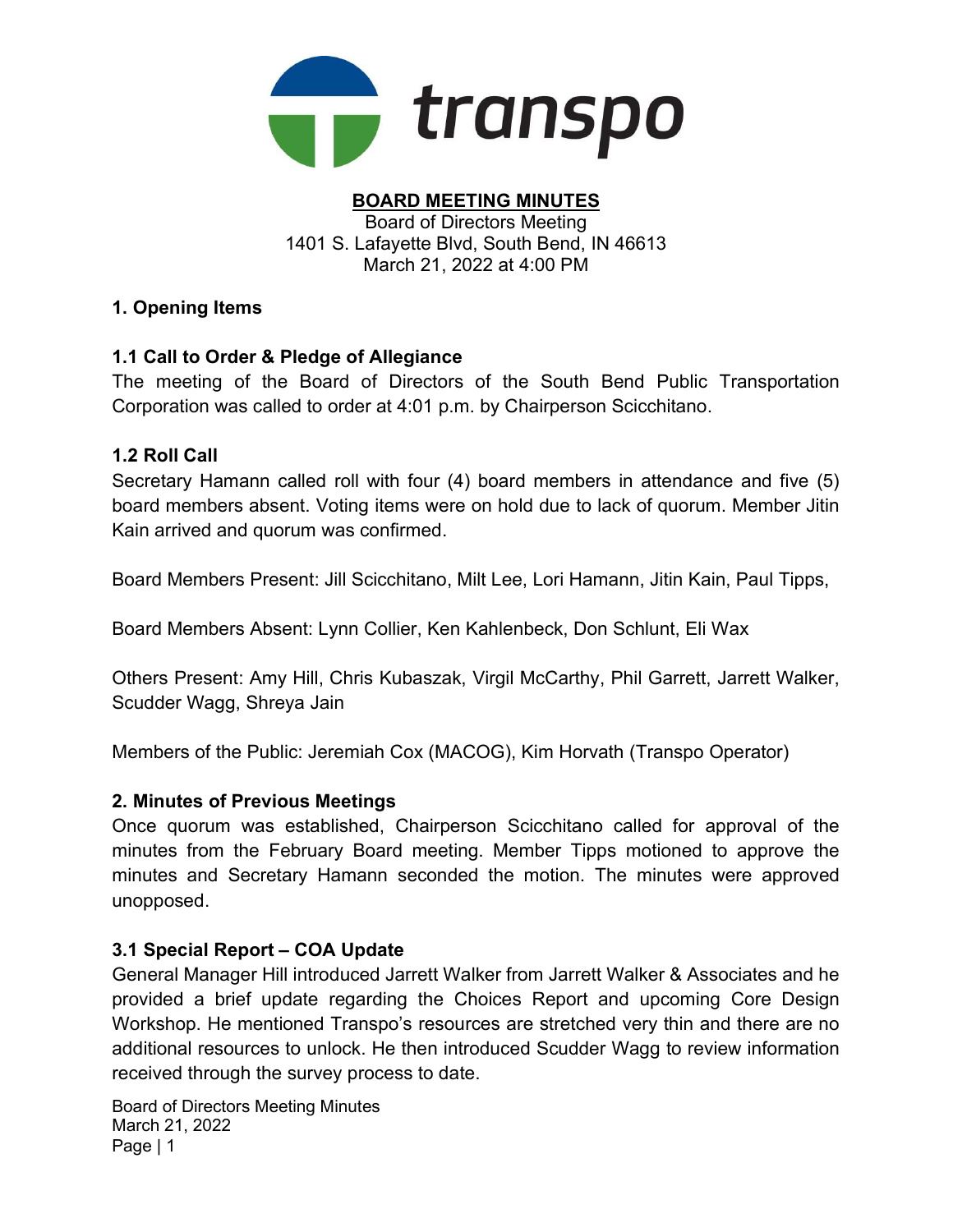Secretary Hamann mentioned she was recently in Washington, DC and there was discussion on University engagement and inclusion in population counts. Scudder replied that area colleges and universities have been a part of the public engagement process, but population counts are based on the census data.

Vice Chairperson Lee and Member Tipps both asked about the level of engagement and survey responses that have been received to date, especially when compared to total ridership. Scudder stated the survey responses received to date is comparable to other cities in size and ridership. He also mentioned this is just the first phase and there will be two additional rounds of public engagement.

Board members were invited to attend the 4:00 p.m. check-ins on March 24 and 25.

### 4. Reports of Management & Staff

#### 4.1 Operations Report

General Manager Hill reviewed the Operations Report noting that February 2022 ridership was up just under 22% compared to February 2021.

Access ridership is also up just under 22% compared to February 2021.

The Safety Report showed a total of two (2) preventable accidents, two (2) nonpreventable accident and zero (0) yard accidents.

The Passenger Service Reports were reviewed noting 10 fixed route reports received with four (4) unsubstantiated, one (1) being monitored for future action and five (5) resulting in discipline.

She also noted there were two (2) Commendations received including one for an operator on the #13 route that stopped to assist another motorist who was stuck in the snow at 5:30 in the morning.

There were two (2) Access PSRs received with both resulting in discipline.

Member Tipps asked about the Passenger Revenue and Average Fare on page four of the Operations Report. General Manager Hill confirmed that only passenger fare revenue (cash fares and pass purchases) is included. She mentioned the average fare may vary based on pass usage. Controller Kubaszak also noted that the revenue is recorded at the time of the pass purchase, not when the pass is used.

The full report was included in the board packet.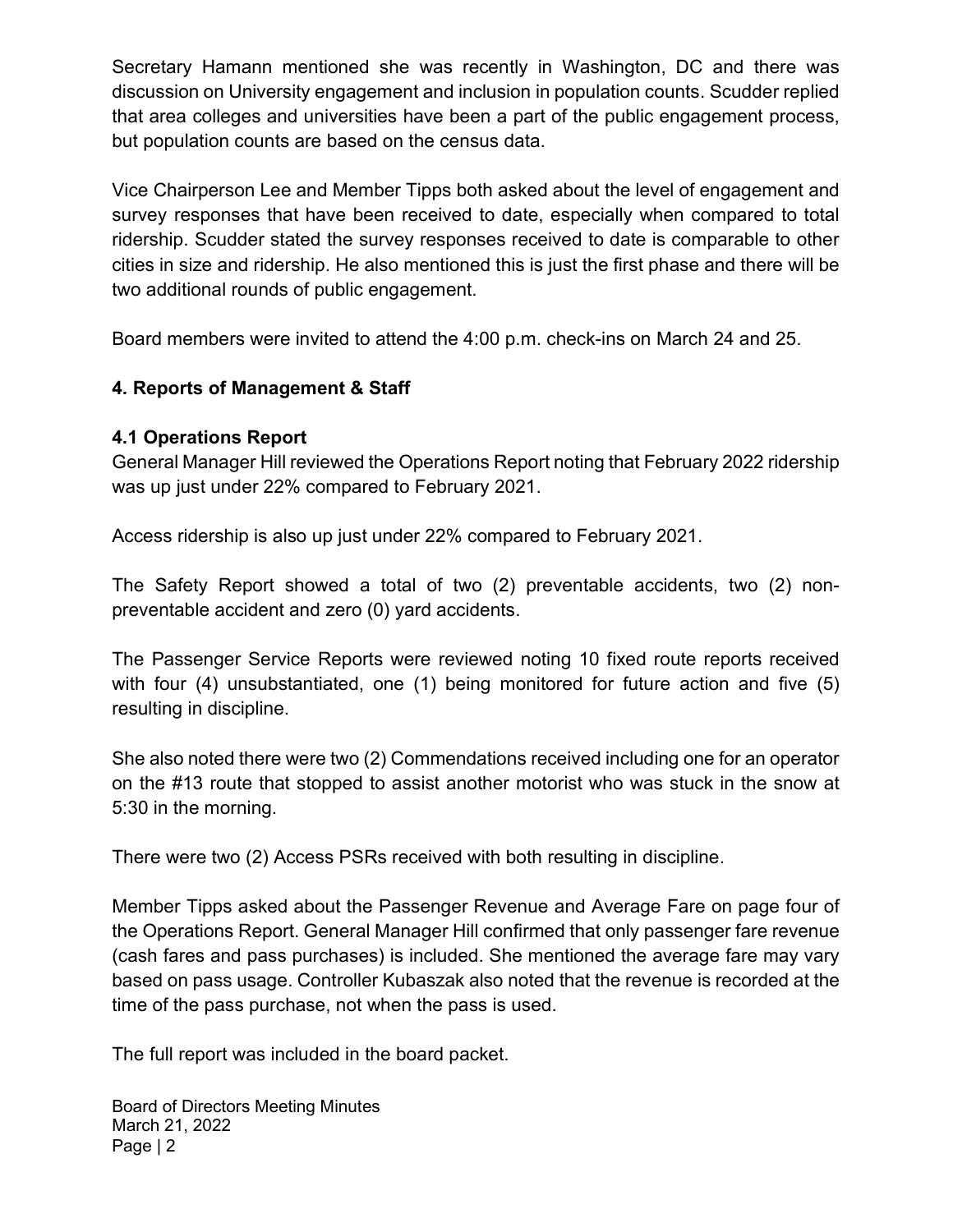### 4.2 Finance Report

Controller Kubaszak reviewed the Finance Report noting Passenger Revenue and Non-Operating Revenue is under budget resulting in total revenue under budget for the month of February.

Overtime will continue to be an issue with the open positions.

There was no new information to report on grants, but Controller Kubaszak noted funds will be used as the outstanding capital projects move forward.

Secretary Hamann asked about property tax cuts on the state level and potential impact on Transpo. General Manager Hill noted she was not aware of property tax cuts in this legislative session, but stated any decrease in St. Joseph County could potentially impact Transpo.

Follow-up: Following the meeting, General Manager Hill reviewed legislation that passed in this session and the combined individual income tax rate decrease and elimination of the utility receipts have a combined cost of \$1.1 billion to the state of Indiana. These line items would not impact Transpo's funding.

Member Tipps asked about the \$94,000 in receivables and Controller Kubaszak responded it was due to the billings to schools.

Member Tipps also asked about the diesel fuel and there was discussion around current fuel prices and Transpo's overall reduction in diesel fuel usage. There was also discussion on the potential tank conversion from diesel to gas for the paratransit and nonrevenue vehicles. The option is being reviewed by Forum and will take current costs and considerations into account as discussed during the meeting. Any proposed changes would come before the board first.

The full report was included in the board packet.

## 4.3 Human Resource Report

General Manager Hill provided the HR report for Director Davis. The open positions were reviewed. Member Tipps asked about incentivizing current employees for referrals. General Manager Hill noted the employee referral was increased from \$100 to \$500 and management is open to increasing.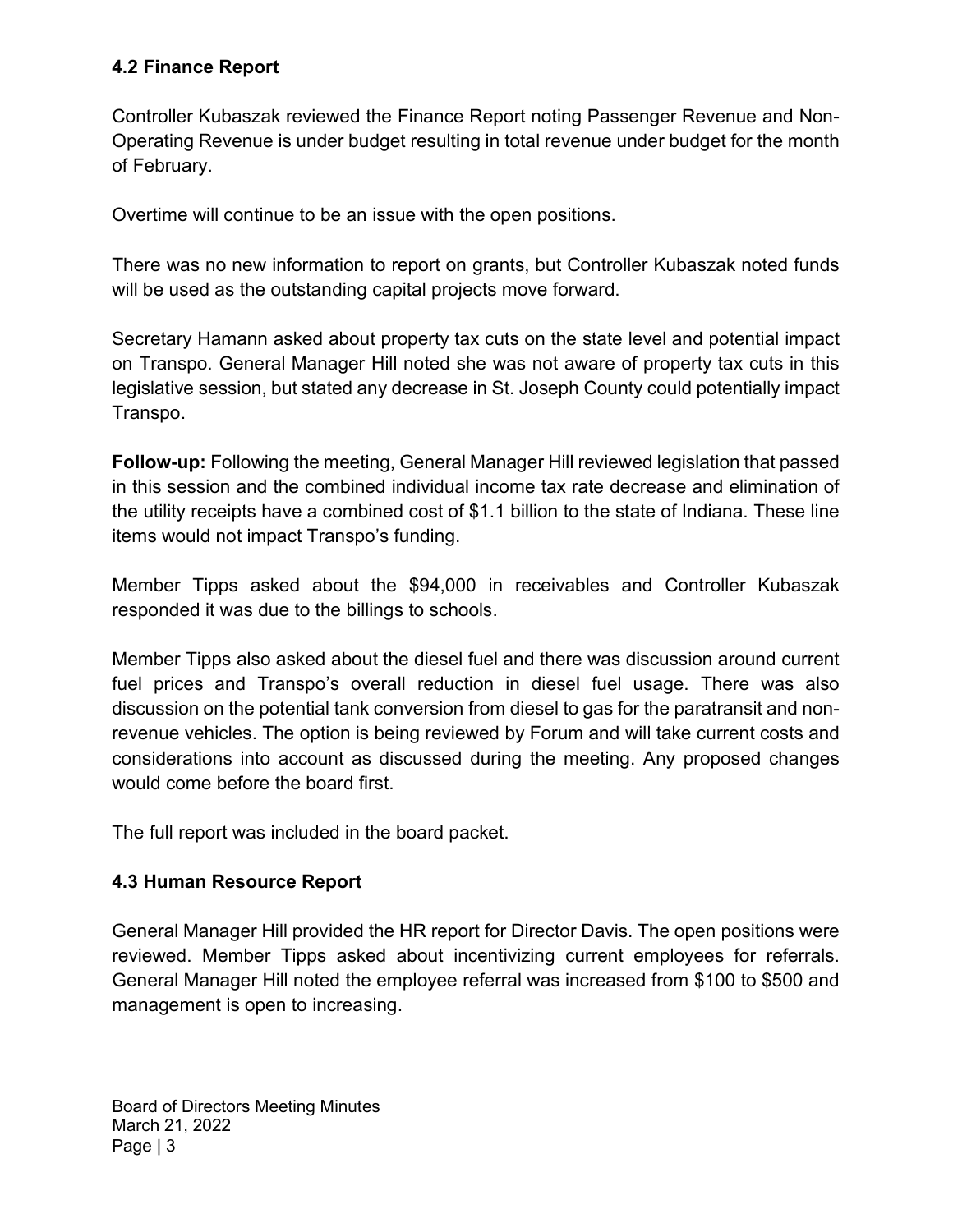General Manager highlighted the new Director of Ridership will start on Wednesday, March 23<sup>rd</sup> and brings a new skill set to the organization. She noted initial projects will include the CONNECT Transit Plan and drafting an RFP for fixed route technology.

The full report was included in the board packet.

### 3.4 Maintenance Report

Director McCarthy reviewed the Maintenance Report noting there were 37 preventative maintenance inspections completed with 97% on time. He noted that one inspection was not on time. He explained they have new staff completing the inspections so there is a learning curve, but he anticipates being back to 100% soon.

Member Kain asked about the inventory and status on the recent changes the department made. Director McCarthy explained they have worked through obsolete inventory, but are still high on some items. He mentioned it was a balance between needing items and making sure unused items don't remain in inventory.

Director McCarthy also noted the radio tower equipment was installed over the weekend and everything appears to running well.

The full report was included in the board packet.

## 4.5 Marketing Report

General Manager Hill reviewed the Marketing Report highlighting the Token Transit ridership and mentioned that Member Tipps was able to use his board member pass to take the bus to today's meeting.

She mentioned the Marketing Report will most likely be combined into the Administration Report and there may be changes to the Operations Report as the new Director of Ridership gets up to speed.

The full report was included in the board packet.

## 4.6 Administrative Report

General Manager Hill reviewed the Administrative Report. She reminded board members that they are welcome to attend the 4:00 p.m. check-ins for the Core Design Workshop taking place on March 24-25.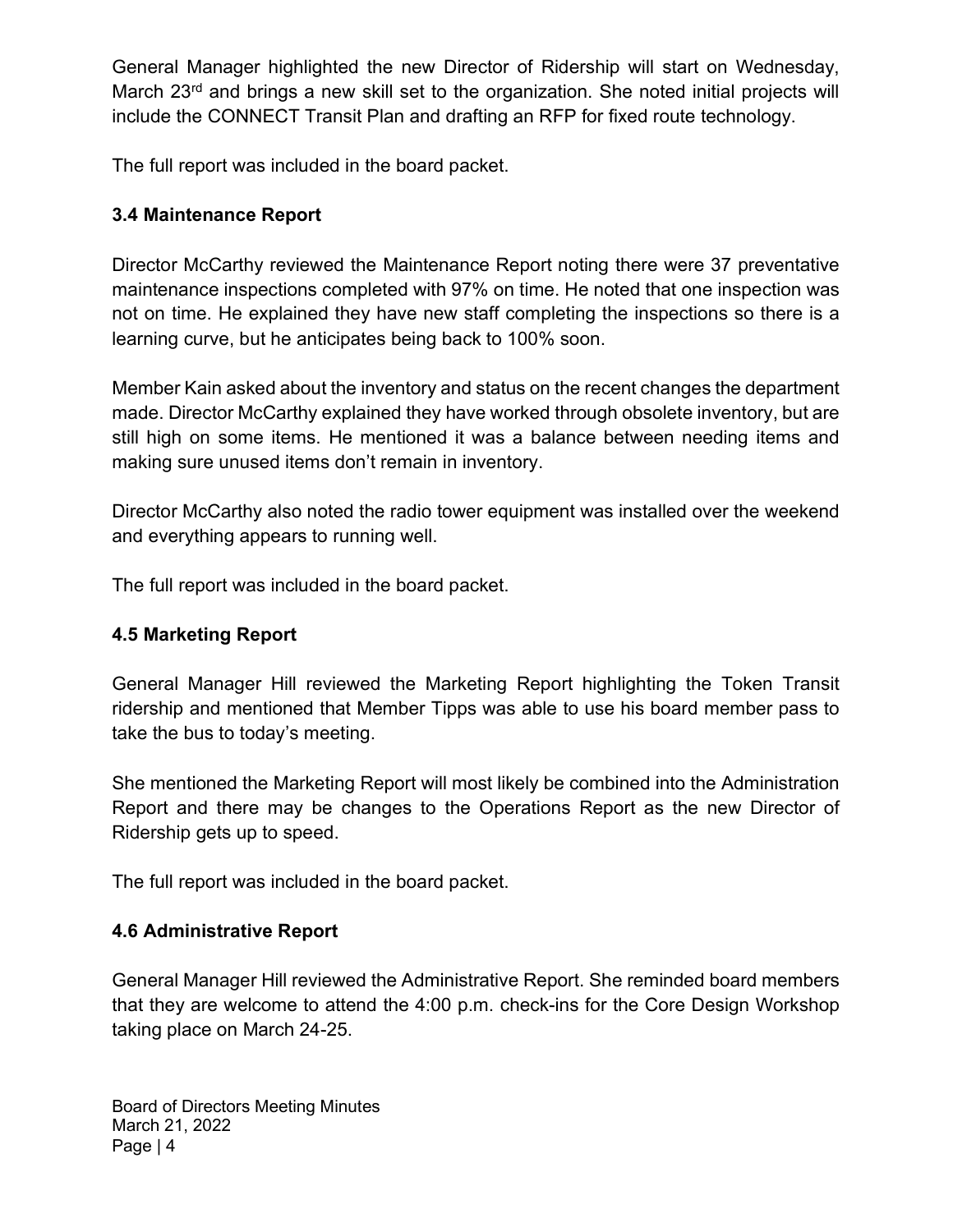She highlighted the recent Buses and Bus Facilities Grant that was awarded last week with a total of \$4,327,304 to Transpo which includes close to \$70,000 in workforce development funds. This is exciting as the funding should replace the remaining 11 diesel buses. The buses are currently scheduled to go into production in the third quarter.

General Manager Hill explained that the Bipartisan Infrastructure Law also includes new requirements for the Public Transportation Agency Safety Plan (PTASP). The changes will require additional training and reporting across the agency and include the implementation of a Safety Committee. Staff is working through the information and plan to implement the required changes.

The full report was included in the board packet.

### 5.0 Introductions to Resolutions

## 5.1 RESOLUTION NO. 06-2022

A RESOLUTION OF THE BOARD OF DIRECTORS OF THE SOUTH BEND PUBLIC TRANSPORTATION CORPORATION, SOUTH BEND, INDIANA APPROVING THE FINANCIAL TRANSACTIONS INCURRED DURING THE MONTH OF FEBRUARY WITHIN THE CORPORATION'S CAPITAL IMPROVEMENT FUND.

Staff Report: Investments and payments were made from the Capital Improvement Fund during the month of February 2022. The Corporation's share, which is required by the Federal Government, totaled \$1,701.37.

Member Tipps motioned to approve Resolution 06-2022 and Secretary Hamann seconded the motion. The motion passed unopposed.

#### 5.2 RESOLUTION NO. 07-2022

A RESOLUTION OF THE BOARD OF DIRECTORS OF THE SOUTH BEND PUBLIC TRANSPORTATION CORPORATION, SOUTH BEND, INDIANA APPROVING THE FINANCIAL TRANSACTIONS INCURRED DURING THE PAST TWENTY-EIGHT DAYS OF FEBRUARY WITHIN THE CORPORATION'S PAYROLL AND TRANSPORTAITON FUND

**Staff Report:** There were a total of 85 checks issued February 1-28 for a total disbursement of \$291,133.62.

Member Tipps motioned to approve Resolution 07-2022 and Member Kain seconded the motion. The motion passed unopposed.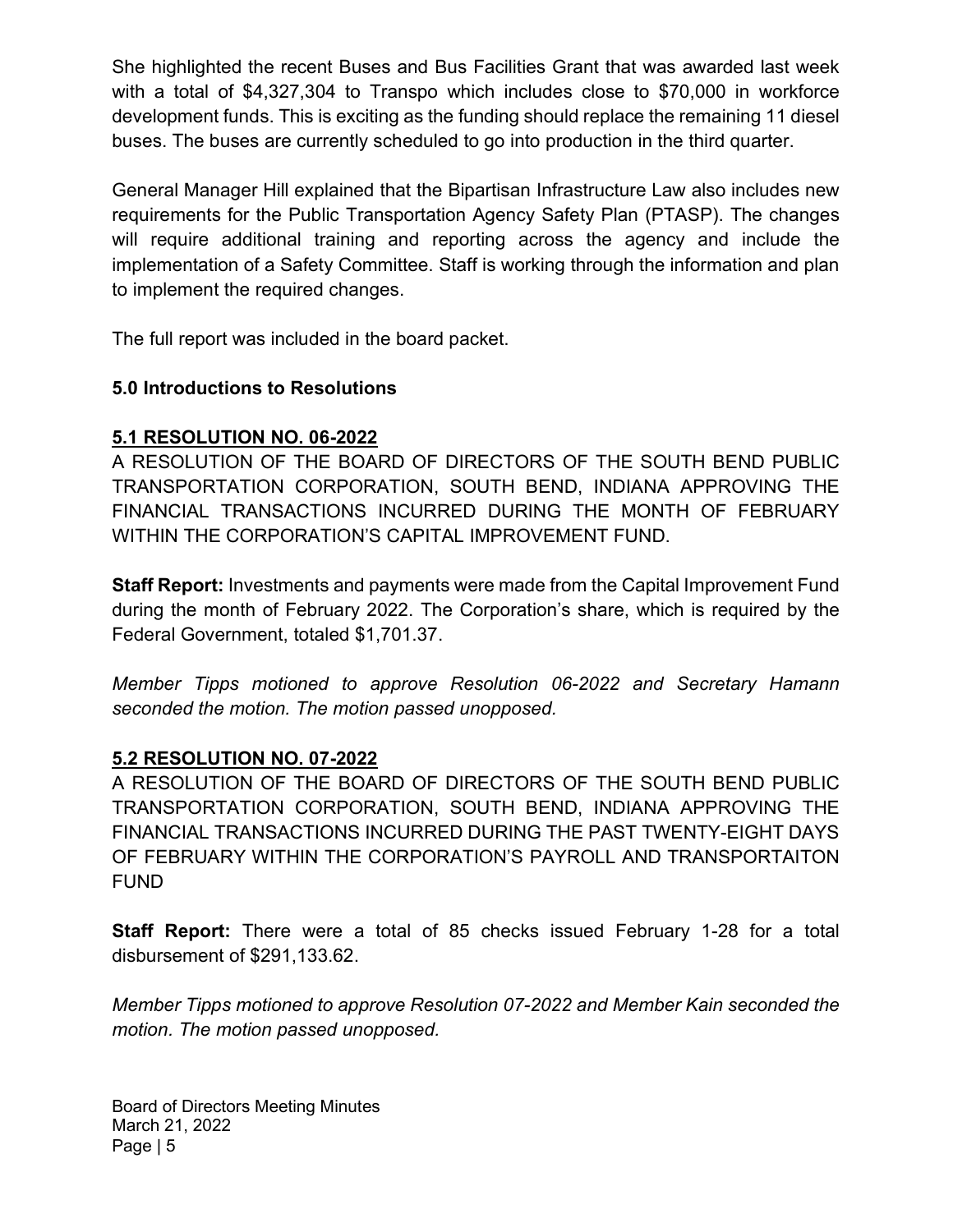### 5.3 RESOLUTION NO. 08-2022

A RESOLUTION OF THE BOARD OF DIRECTORS OF THE SOUTH BEND PUBLIC TRANSPORTATION CORPORATION, SOUTH BEND, INDIANA APPROVING THE DISPOSAL OF TEN (10) GILLIG FIXED ROUTE BUSES.

Staff Report: As previously approved, nine new buses are scheduled to arrive in April. The 10 Gilligs are currently eligible for disposal with several already being out of service.

Vice Chairperson Lee motioned to approve Resolution 08-2022 and Member Tipps seconded the motion. The motion passed unopposed.

### 5.4 RESOLUTION NO. 09-2022

A RESOLUTION OF THE BOARD OF DIRECTORS OF THE SOUTH BEND PUBLIC TRANSPORTATION CORPORATION, SOUTH BEND, INDIANA APPROVING THE TRANSFER OF TWO ADA PARATRANSIT VANS TO MACOG

Staff Report: The Board previously approved the disposal of vans 601-604. MACOG is unable to purchase additional paratransit vehicles due to the lack of a state contract and vehicle availability. If approved by Transpo and MACOG, the transfer of assets will be requested from the FTA.

Member Tipps asked about the value of the vehicles given the age and mileage. The vehicles have exceeded their useful life and have been replaced by Transpo so staff is recommending transferring the assets to MACOG since MACOG has been supportive in funding multiple initiatives such as the CONNECT Transit Plan.

Vice Chairperson Lee motioned to approve Resolution 09-2022. Secretary Hamann seconded the motion. Member Tipps abstained from voting. The motion passed 4-0 with one abstaining.

# 6. Any Other Motions

N/A

#### 7. Chairperson's Report

Chairperson Scicchitano did not have a formal report, but noted the importance of the CONNECT Transit Plan.

## 8. All Other Unfinished Business, Including New Business

N/A

#### 9. Privilege of the Floor